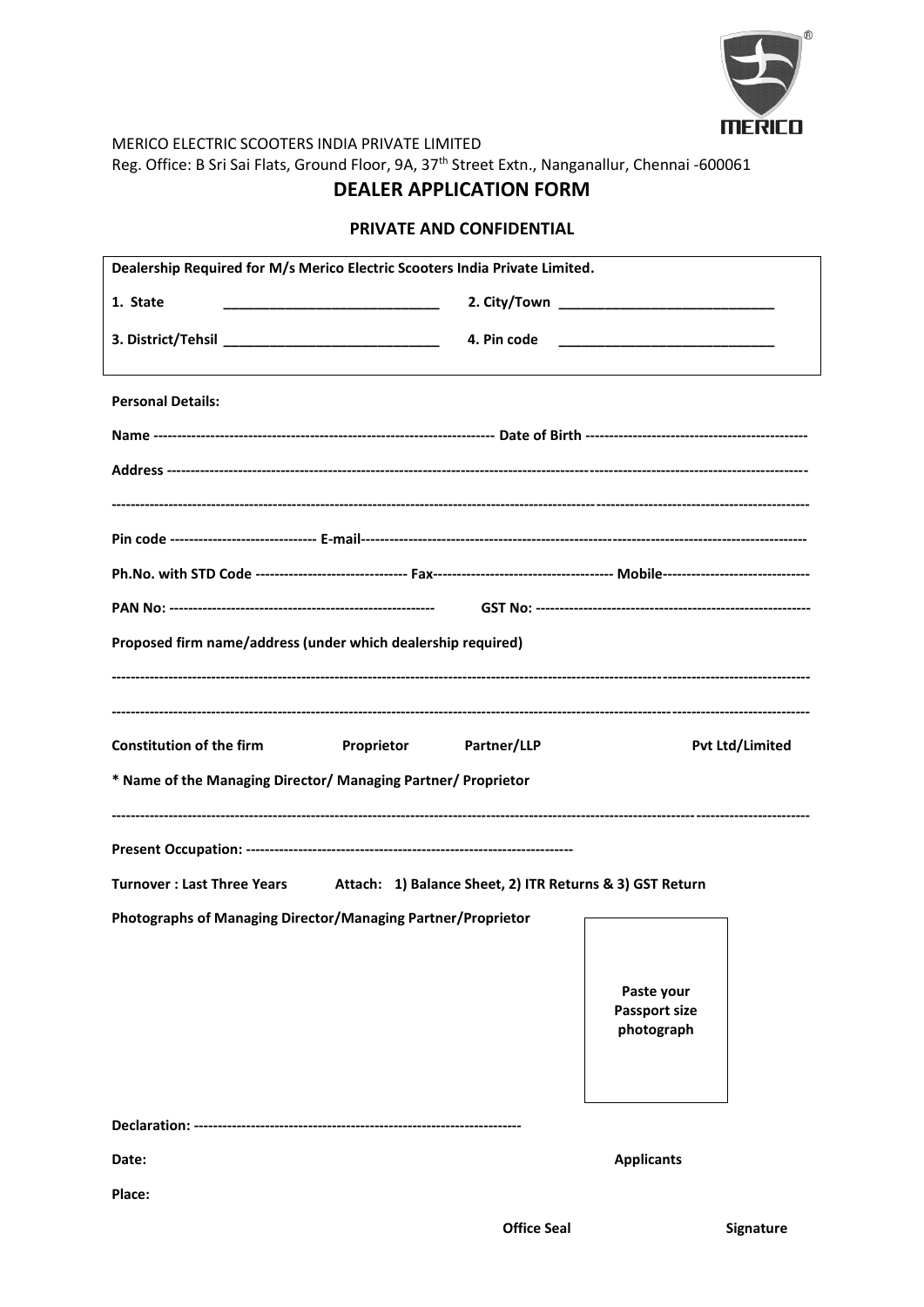#### PLEASE GIVE BRIEF DESCRIPTION OF YOUR EXISTING BUSINESS (If any)

#### 

#### PLEASE GIVE BRIEF DESCRIPTION OF YOUR EXISTING INFRASTRUCTURE / SHOWROOM WITH GOOGLE MAPS **& LOCATION PHOTOGRAPHS**

## **Capital/Finance**

| <b>Investment Plan:</b>                  | 1) Own                      |       |        |  |  |  |
|------------------------------------------|-----------------------------|-------|--------|--|--|--|
|                                          | 2) From Bank                |       |        |  |  |  |
|                                          | 3) From Friends & relatives |       |        |  |  |  |
|                                          | Total:                      |       |        |  |  |  |
|                                          |                             |       |        |  |  |  |
|                                          |                             |       |        |  |  |  |
| About Proposed Infrastructure / Showroom |                             |       |        |  |  |  |
| The land/ building proposed is           |                             | Owned | Leased |  |  |  |
| If leased, specify rent/month            |                             |       |        |  |  |  |
|                                          |                             |       |        |  |  |  |

Please attach detailed site plan along with photographs as attachment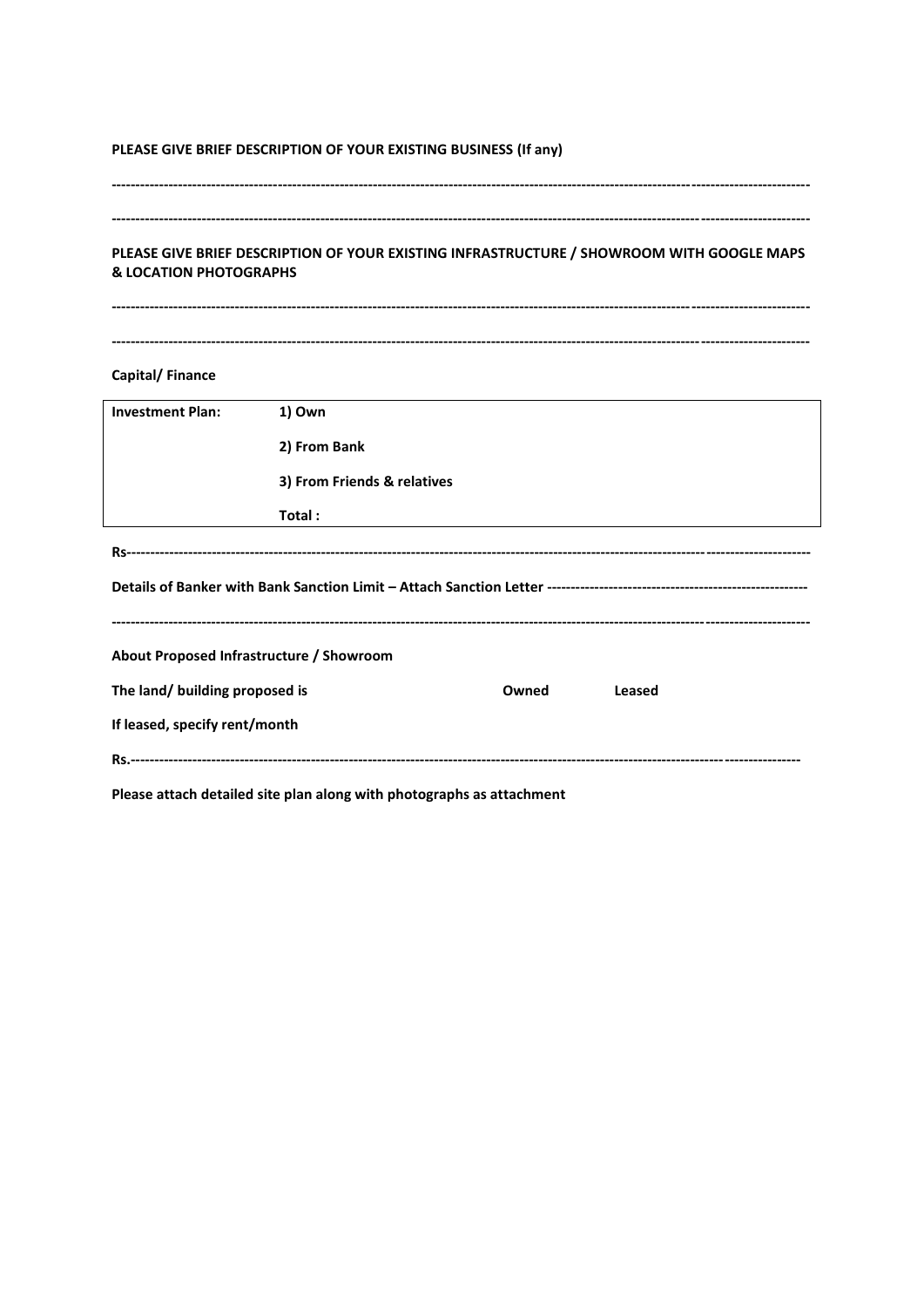**Postal Address: -**

**Time required for completion:**

| Showroom  |                                                 | Workshop |                                                                                     |  |  |  |  |  |
|-----------|-------------------------------------------------|----------|-------------------------------------------------------------------------------------|--|--|--|--|--|
| Area:     | ----------------------------------Sq. Ft. Area: |          |                                                                                     |  |  |  |  |  |
| Frontage: |                                                 |          | ---------------------------------Sq. Ft. Covered Area: направните составите Sq. Ft. |  |  |  |  |  |
|           |                                                 |          |                                                                                     |  |  |  |  |  |
|           |                                                 |          |                                                                                     |  |  |  |  |  |

### **General**

**Please provide major competitors information (add sheet if required) in the District**

| Sr.<br>No. | Company / brand | No. of Dealer | Sale per Month |
|------------|-----------------|---------------|----------------|
| 1          |                 |               |                |
| 2          |                 |               |                |
| 3          |                 |               |                |
| 4          |                 |               |                |
|            | <b>Total</b>    |               |                |

#### **Your Commitment (Sales Target) – Min. 40 for A Class Dealer & 20 for B Class Dealer per month**

| Product      | 1st Year |                |                | 2nd Year |    |                | 3rd Year       |    |    |                |    |    |
|--------------|----------|----------------|----------------|----------|----|----------------|----------------|----|----|----------------|----|----|
|              | Q1       | Q <sub>2</sub> | Q <sub>3</sub> | Q4       | Q1 | Q <sub>2</sub> | Q <sub>3</sub> | Q4 | Q1 | Q <sub>2</sub> | Q3 | Q4 |
| E - Scooters |          |                |                |          |    |                |                |    |    |                |    |    |